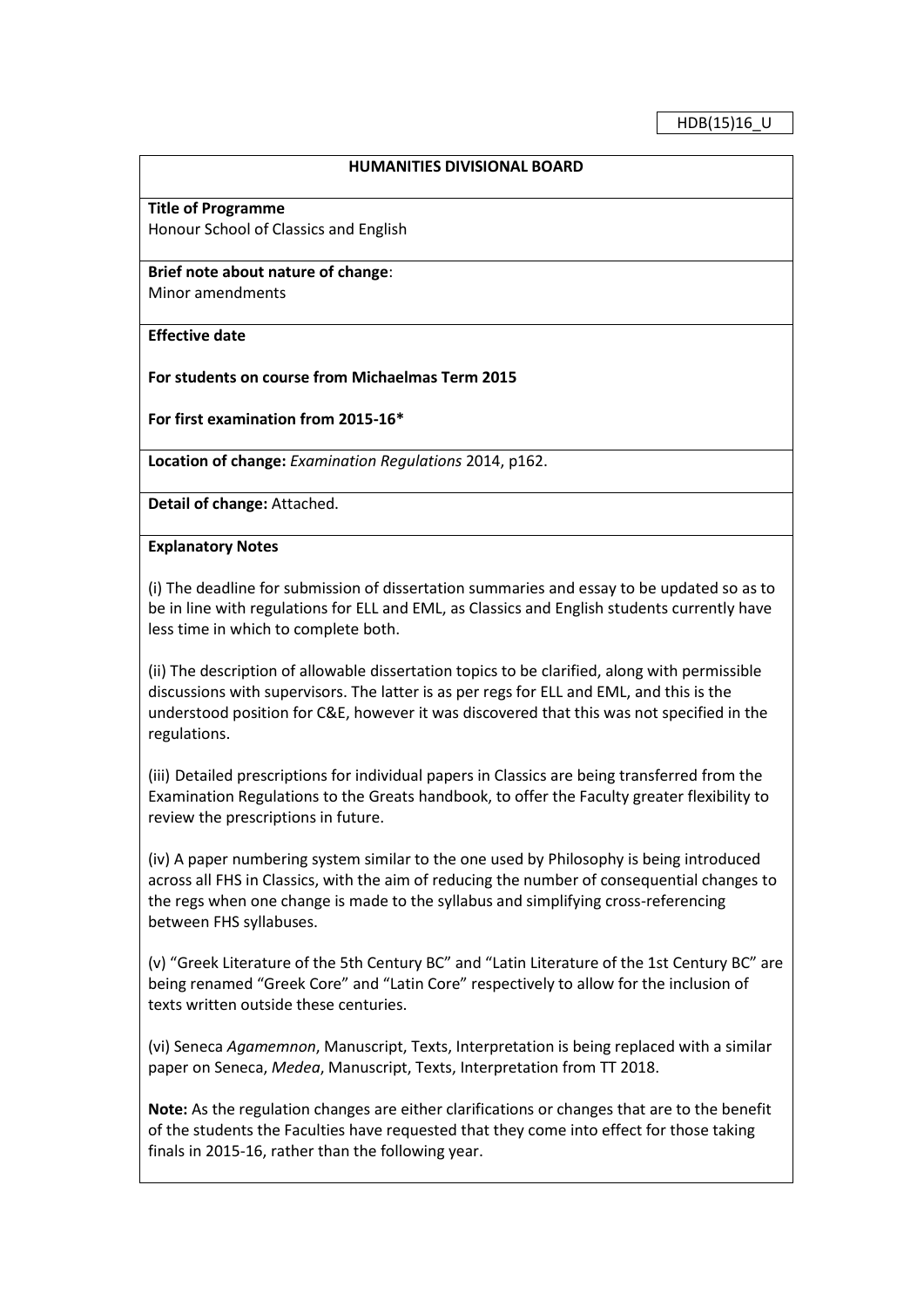#### **Honour School of Classics And English**

**A**

1. The Honour School of Classics and English shall be under the joint supervision of the Boards of the Faculties of Classics and English Language and Literature, and shall consist of such subjects as they shall jointly by regulation prescribe. The boards shall establish a joint committee consisting of three representatives of each faculty, of whom at least one on each side shall be a member of the respective faculty board, to advise them as necessary in respect of the examination and of the First Public Examination in Classics and English.

2. No candidate shall be admitted to the examination in this school unless he or she has either passed or been exempted from the First Public Examination.

3. No candidate shall be permitted to enter his or her name for the examination who has been adjudged worthy of Honours in Honour Moderations in Classics, or who has there satisfied the Moderators.

4. The Chair of Examiners for the Honour School of English Language and Literature shall designate such of the number of the examiners as may be required for the English subjects of the examination for the Honour School of Classics and English, and the nominating committee for examiners appointed by the Board of the Faculty of Classics shall nominate such of the number of examiners as may be required for the Classics subjects of the examination. When these appointments have been made the number of examiners shall be deemed to be complete.

#### **B**

All candidates must take seven subjects. All candidates not taking subject  $4(x_{x\epsilon})$ , Second Classical Language, must offer A, two subjects in English, B, two subjects in Classics, C, two subjects linking both sides of the school, and D, a dissertation. The dissertation may be concentrated on English or on Classics, or may link both sides of the school.

Candidates who under B take  $3$  (a) or (b) (Greek or Latin Core) and  $4(xxe)$ , (Second Classical Language) will under C take only one subject, either subject 5 or one of the subjects under 6. The subjects will be examined by written examinations of three hours' duration, unless otherwise specified. The texts of Greek and Latin works used in the examination will be as specified each year in the

## Handbook for the Honour School of Classics and English.

### **A: ENGLISH**

1.One of the following periods of English literature:

(*a*) Literature in English 1350 – 1550 (one paper) [As specified for the Honour School of English Language and Literature Course I Subject 2]

(*b*) Literature in English 1660 – 1760 (one paper) [As specified for the Honour School of English Language and Literature Course I Subject 4]

(*c*) Literature in English 1760 – 1830 (one paper) [As specified for the Honour School of English Language and Literature Course I Subject 5]

2. One of the following as specified for the Honour School of English Language and Literature:

(*a*) a second of the periods specified in 1 above;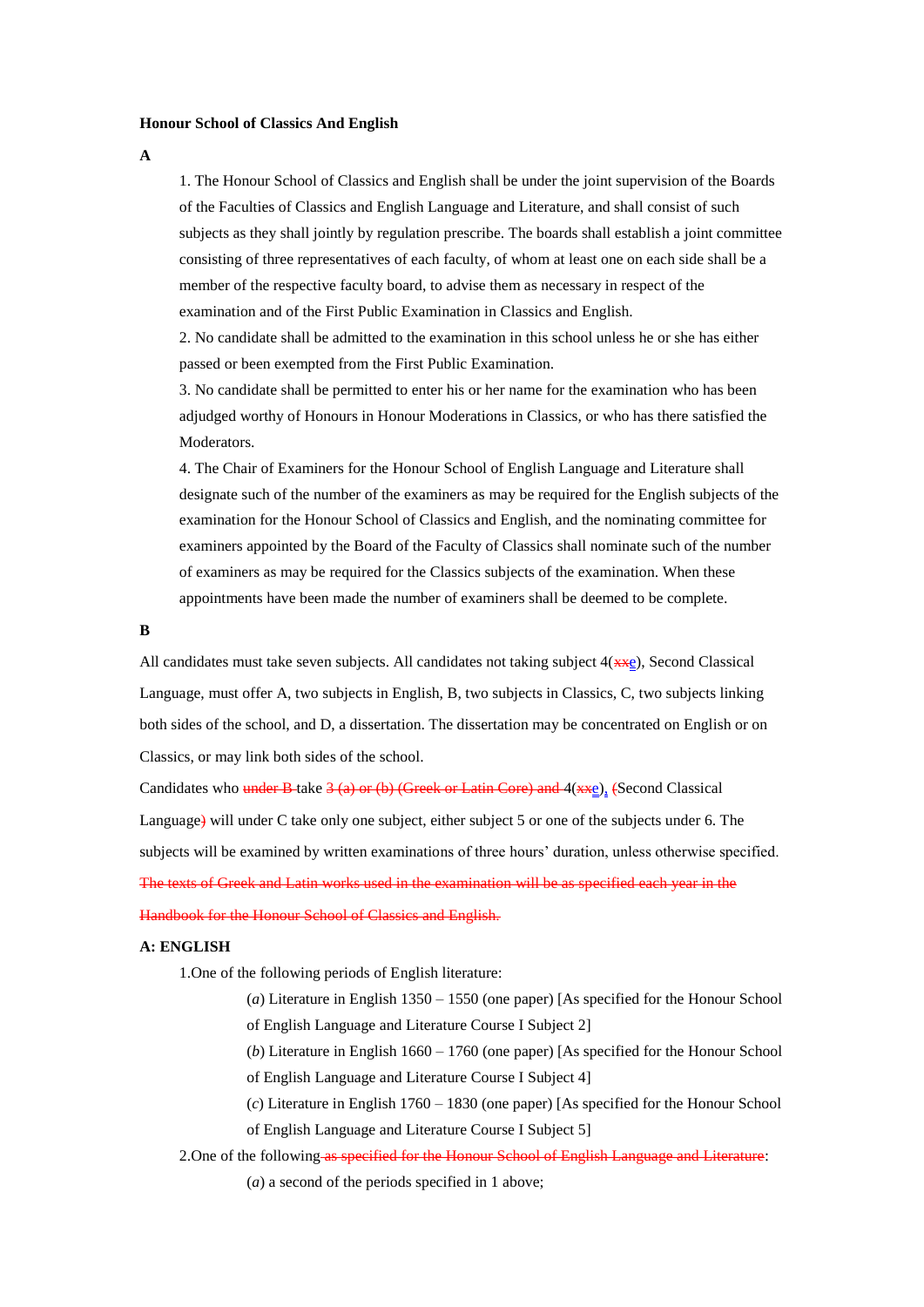(*b*) Shakespeare (portfolio) [As specified for the Honour School of English Language and Literature Course I, Subject 1];

(*c*) The Material Text (portfolio) [As specified for the Honour School of English Language and Literature Course II, Subject 5(a)];

(*d*) any of the Special Options subjects from the list for the year concerned, which will be published by the English Faculty Office in the year preceding the examination (extended essay) [As specified for the Honour School of English Language and Literature Course I, Subject 6];

(*e*) any of the Special Options subjects for English Course II, Medieval Literature and Language, from the list for the year concerned [As specified for the Honour School of English Language and Literature Course II, Subject 6];

provided that candidates who offer (*b*), (*c*), (*d*) and (*e*) avoid duplicating, in their answers to one paper, material that they have already used in answering another paper.

### **B: CLASSICS**

Subjects 401-14, 501-54 and 566-9 below will be set in accordance with the regulations for the Honour School of Literae Humaniores. For each subject, a detailed specification and prescribed texts will be given in the Greats Handbook applicable to the relevant year of examination. The handbook will be published by Monday of Week 5 of Hilary Term two years preceding the examination.

Any candidate whose native language is not English may bring a bilingual (native language to English) dictionary for use in any examination paper where candidates are required to translate Ancient Greek and/or Latin texts into English.

3. *Either (a)*501: Greek Literature of the Fifth Century BCCore (one paper of three hours (commentary and essay) with an additional paper (one-and-a-half hours) of translation) **Honour** School of Literae Humaniores, subject III.1(a)].

*or* 502:(b) Latin Literature of the First Century BCCore (one paper of three hours (commentary and essay) with an additional paper (one-and-a-half hours) of translation). [Honour School of Literae Humaniores, subject III.2(a)].

4. One of the followingsubject from (a)-(e) below.

*Notes*:

(a*i*) Subject (xie), Second Classical Language, counts as two subjects; hence candidates offering it should offer only one subject under section C.

Note: (b*ii*) Each of the subjects (ii) 503: Historiography, 504: (iii) Lyric Poetry, and 507: (vi) Comedy will be examined by an extended essay of 5,000–6,000 words and a one-and-a-halfhour translation paper, as specified in the Regulations for the Honour School of Literae Humaniores.

*(iii)* University classes will be given for only one of options [**Until 1 October 2017** 514] [**From 1 October 2017** 524] and 515 each year.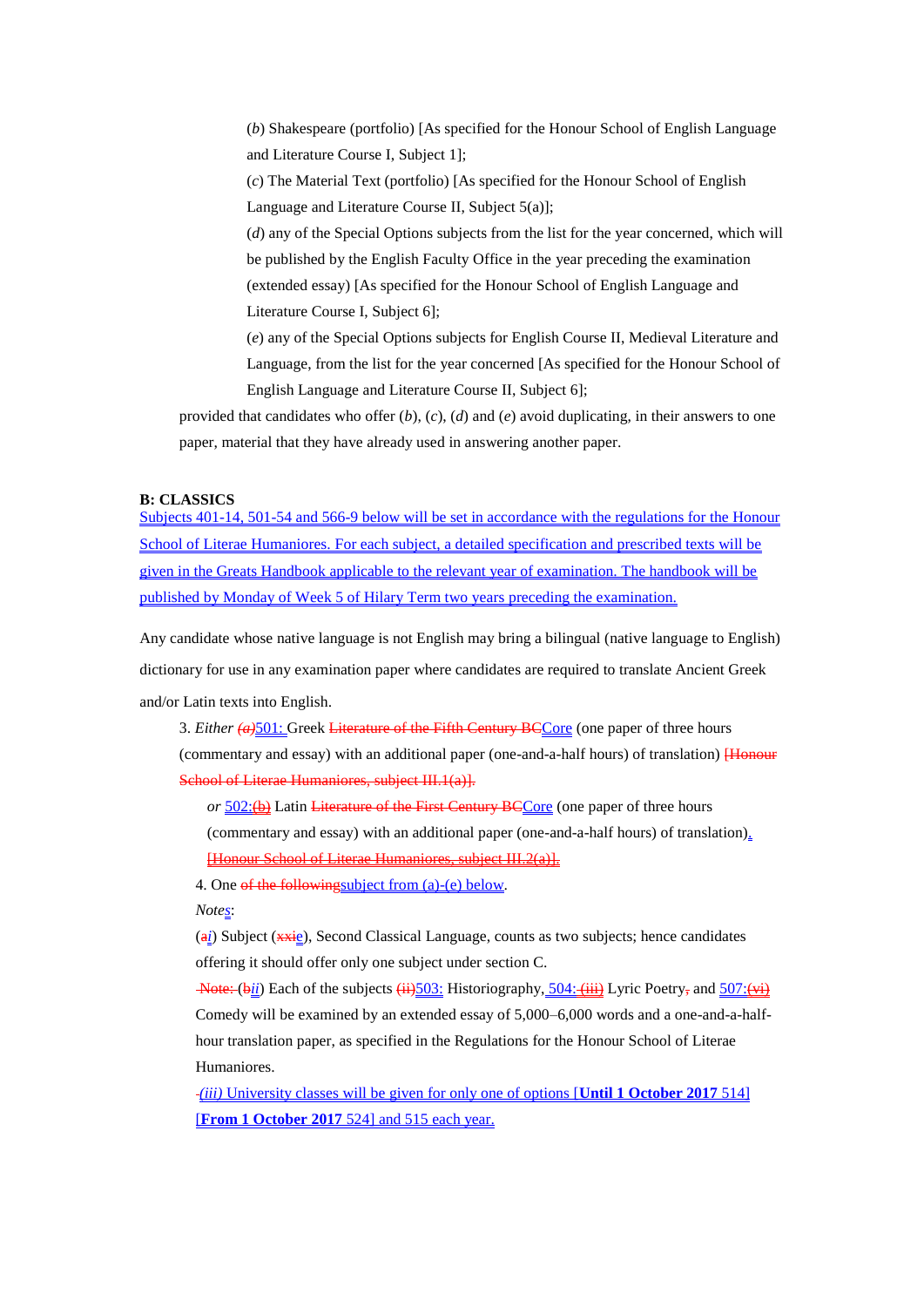Note: (c*iv*) It cannot be guaranteed that university lectures or classes or college teaching will be available on all subjects in every academic year. Candidates are advised to consult their tutors about the availability of teaching when selecting their subjects.

(a) Greek and Latin Literature

Either 501: *Greek Literature of the Fifth Century BCCore* or (b)502: *Latin Literature of the First Century BCCore* (whichever is not offered under 3 above). 503: (ii) [Honour School of Literae Humaniores, subject III.3] *Historiography* 504: (iii) [Honour School of Literae Humaniores, subject III.4] *Lyric Poetry* 506: (iv) [Honour School of Literae Humaniores, subject III.6] *Greek Tragedy* 507: (v) [Honour School of Literae Humaniores, subject III.7] *Comedy* 508: (vi) [Honour School of Literae Humaniores, subject III.8] *Hellenistic Poetry* 509: (vii) [Honour School of Literae Humaniores, subject III.9] *Cicero*  510: (viii) [Honour School of Literae Humaniores, subject III.10] *Ovid* 511: (ix) [Honour School of Literae Humaniores, subject III.11] *Latin Didactic* 512: (x) [Honour School of Literae Humaniores, subject III.12] *Neronian Literature*  513: (xi) [Honour School of Literae Humaniores, subject III.13] *Euripides,* Orestes*: papyri, manuscripts, text* (xii)[Honour School of Literae Humaniores, subject III.14][**Until 1 October 2017** 514:Either (a) *Seneca,* Agamemnon: *manuscripts, text, interpretation*] [**From 1 October 2017** 524: *Seneca,* Medea: *manuscripts, text, interpretation*] 515: *or (b) Catullus: manuscripts, text, interpretation*. *Note: University classes will be given for only one of these options each year. (xiii)[Honour School of Literae Humaniores, subject III.15] One of the following:* [**Until 1 October 2017** 516: *The Conversion of Augustine*] 517: (b) *Byzantine Literature*  518: (c) *Modern Greek Poetry* 599: (xiv) [Honour School of Literae Humaniores, subject III.16] *Thesis in Literature* (b) Philology and Linguistics 551: (xv) *Greek Historical Linguistics [Honour School of Literae Humaniores, subject V.1]* 552: (xvi) *Latin Historical Linguistics [Honour School of Literae Humaniores, subject V.2]* 553: *General Linguistics and Comparative Philology* 554: (xvii) *Comparative Philology: Indo-European, Greek and Latin [Honour School of Literae Humaniores, subject V.4]* (xviii) General Linguistics and Comparative Philology [Honour School of Literae Humaniores, subject V.3]. (xixc) Ancient and Medieval Philosophy, as specified in the Regulations for Philosophy in all

Honour Schools including Philosophy.

. Any one of subjects 110: (*Aquinas),*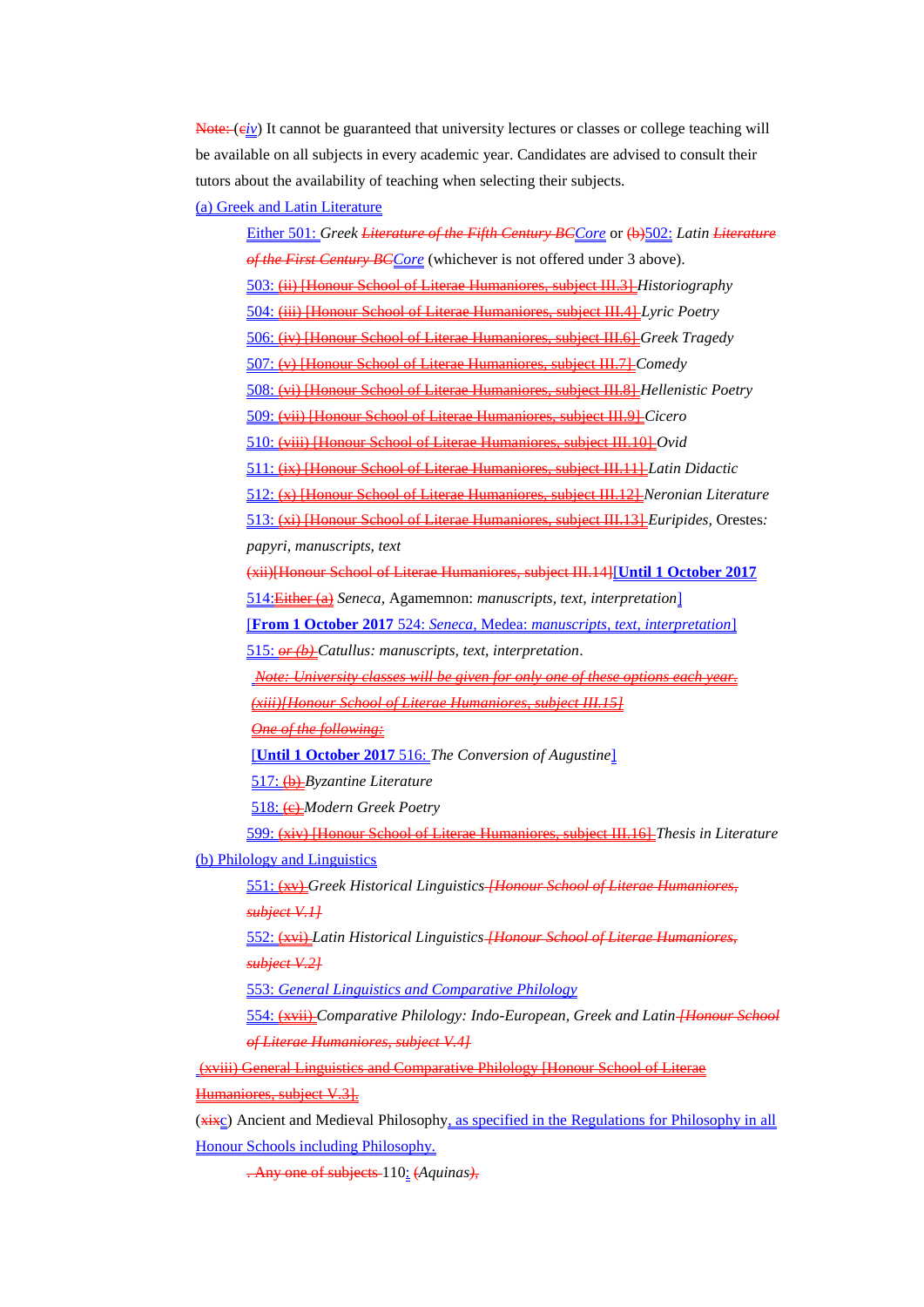111: (*Duns Scotus, Ockham),* 

115: (*Plato,* Republic*, in translation),* 

116: (*Aristotle,* Nicomachean Ethics*, in translation*

), 130: (*Plato,* Republic*, in Greek*

), 131: (*Plato,* Theaetetus *and* Sophist

), 132: (*Aristotle,* Nicomachean Ethics*, in Greek*

), 133: (*Aristotle,* Physics

), 134: (*Sextus Empiricus,* Outlines of Pyrrhonism

), 135: (*Latin Philosophy)*, as specified in Regulations for Philosophy in all Honour Schools including Philosophy.

(xxd) Either Greek and Roman History

(a)401: *The Early Greek World and Herodotus'* Histories*: 650 to 479 BC* [Honour School of Literae Humaniores, subject I. 11

or (b)402: *Thucydides and the Greek World: 479 to 403 BC [Honour School of Literae Humaniores, subject I. 2]*

or (c)403: *The End of the Peloponnesian War to the Death of Philip II of Macedon: 403 to 336 BC [Honour School of Literae Humaniores, subject I. 3]*

or (d)404: *Polybius, Rome and the Mediterranean: 241-146 BC [Honour School of Literae Humaniores, subject I. 4]*

or (e)405: *Republic in Crisis: 146-46 BC [Honour School of Literae Humaniores, subject I. 5]*

or (f)406: *Rome, Italy and Empire from Caesar to Claudius: 46 BC to AD 54* [Honour School of Literae Humaniores, subject I. 6]

or (g)407: *Athenian Democracy in the Classical Age [Honour School of Literae Humaniores, subject I. 7]*

or (h)408: *Alexander the Great and his Early Successors [Honour School of Literae Humaniores, subject I. 8]*

or (i)409: *The Hellenistic World: Societies and Cultures c.300-100 BC* [Honour School of Literae Humaniores, subject I. 9]

or (j)410: *Cicero: Politics and Thought in the Late Republic*. This subject Honour School of Literae Humaniores, subject I.  $10 \div$  may not be combined with  $(vii)509$ : *Cicero above*.

or (k)411: *Politics, Society and Culture from Nero to Hadrian [Honour School of Literae Humaniores, subject I. 11]*

or (1)412: *Religions in the Greek and Roman World, c.31 BC-AD 312* <del>[Honour</del>] School of Literae Humaniores, subject I. 12]

or (m)413: *Sexuality and Gender in Greece and Rome [Honour School of Literae Humaniores, subject I. 13]*

[**From 1 October 2017** 414: *The Conversion of Augustine*]

*Note:* Candidates offering any of subjects  $(xix)$  (a) (f)401-406 must also offer the associated translation paper set in the Honour School of Literae Humaniores.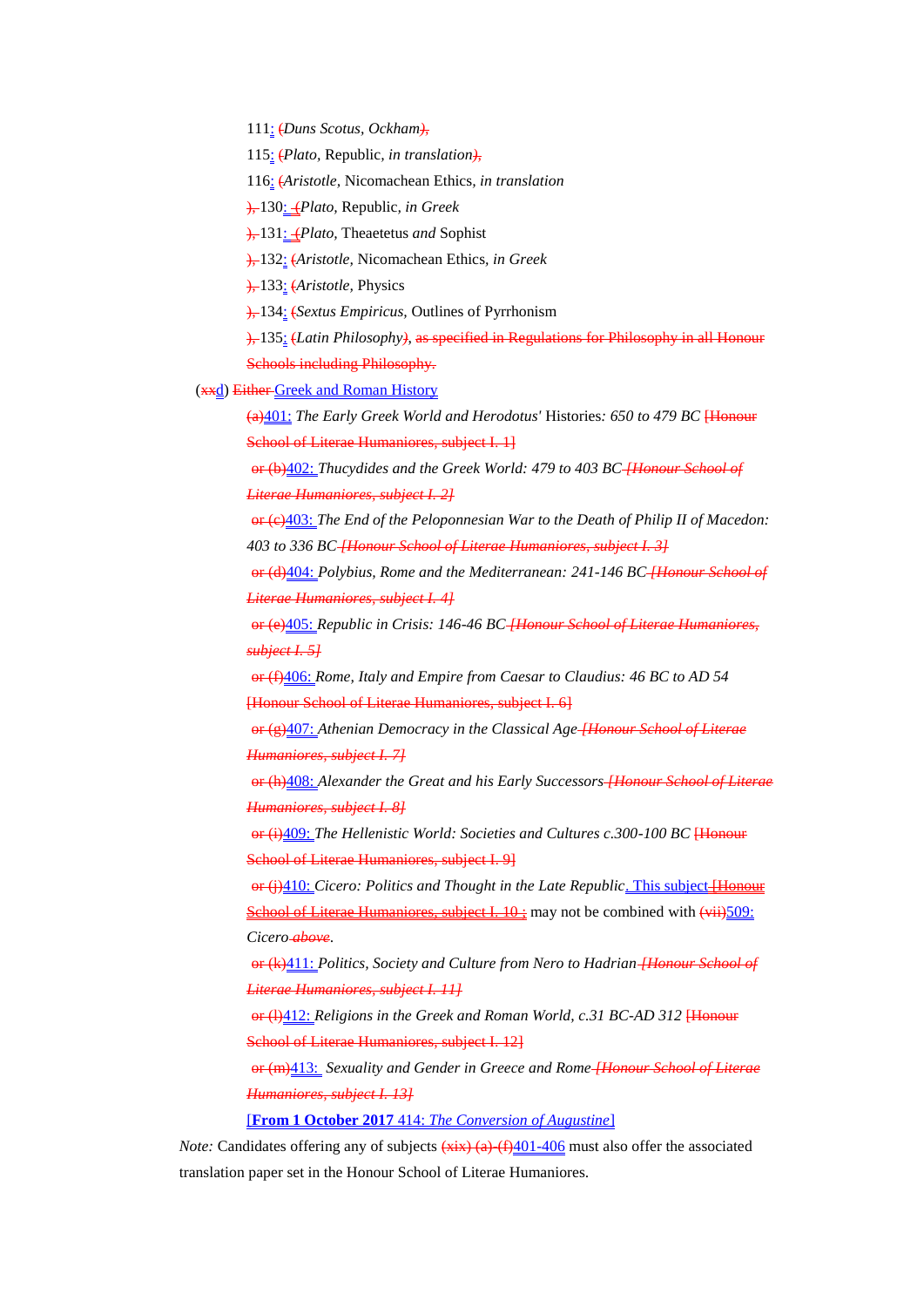(xxie) *Second Classical Language*. As specified for the Honour School of Literae Humaniores (VI). Candidates who offer a *Second Classical Language* must offer *either* both subjects in Greek (566/568) *or both* subjects in Latin (567/569), and may not offer either subject in a language in which they satisfied the Moderators Examiners in Honour Moderations in Classies and English or the Preliminary Examination in Classics and English.

# **C. LINK PAPERS**

For Paper 5 Epic and Paper 6 (a) Tragedy and (b) Comedy: while candidates will be expected to be familiar with the texts specified, opportunities will be given to show knowledge of authors and texts beyond those prescribed. Candidates must answer at least one question that relates Classical and English Literature. Detailed prescriptions and set texts for link papers will be provided in the Classics and English FHS handbook for the relevant year of examination.

5. *Epic* (one paper of three hours plus 15 minutes' reading time)

With special reference to Homer, Virgil, Lucan, Milton, Dryden, Pope.

There will be a compulsory question requiring candidates to comment on and bring out points of comparison between either (a) a passage of Homer and one or more English translations or (b) a passage of Virgil and one or more English translations. The passages will be drawn from (a) Odyssey, Books 6 and 9-12, (b) Aeneid, Books 7, 8 and 12. There will also be a passage for compulsory comment from Milton, Paradise Lost.

6. One of the following:

(*a*) *Tragedy*.Candidates who offer paper B. 4 (iv) Greek Tragedymay not also offer this paper. This subject may not be combined with 506: Greek Tragedy.

With special reference to:

Aeschylus, Agamemnon.

Sophocles, Oedipus the King.

Euripides, Medea, Hecuba.

Seneca, Medea, Thyestes.

Kyd, The Spanish Tragedy.

Marlowe, Tamburlaine the Great (Parts I and II).

Edward II, Dr Faustus, Dido Queen of Carthage.

Shakespeare.

Jonson, Sejanus, Catiline.

Webster, The White Devil, The Duchess of Malfi.

Middleton, The Changeling, Women Beware Women.

Ford, 'Tis Pity She's a Whore.

Milton, Samson Agonistes.

There will be an optional commentary question with passages drawn from Aeschylus, Agamemnon, and Seneca, Medea.

(*b*) *Comedy.[Candidates who offer paper B. 4 (v) Comedy may not also offer this* 

*paper].* This subject may not be combined with 507: *Comedy*.

With special reference to: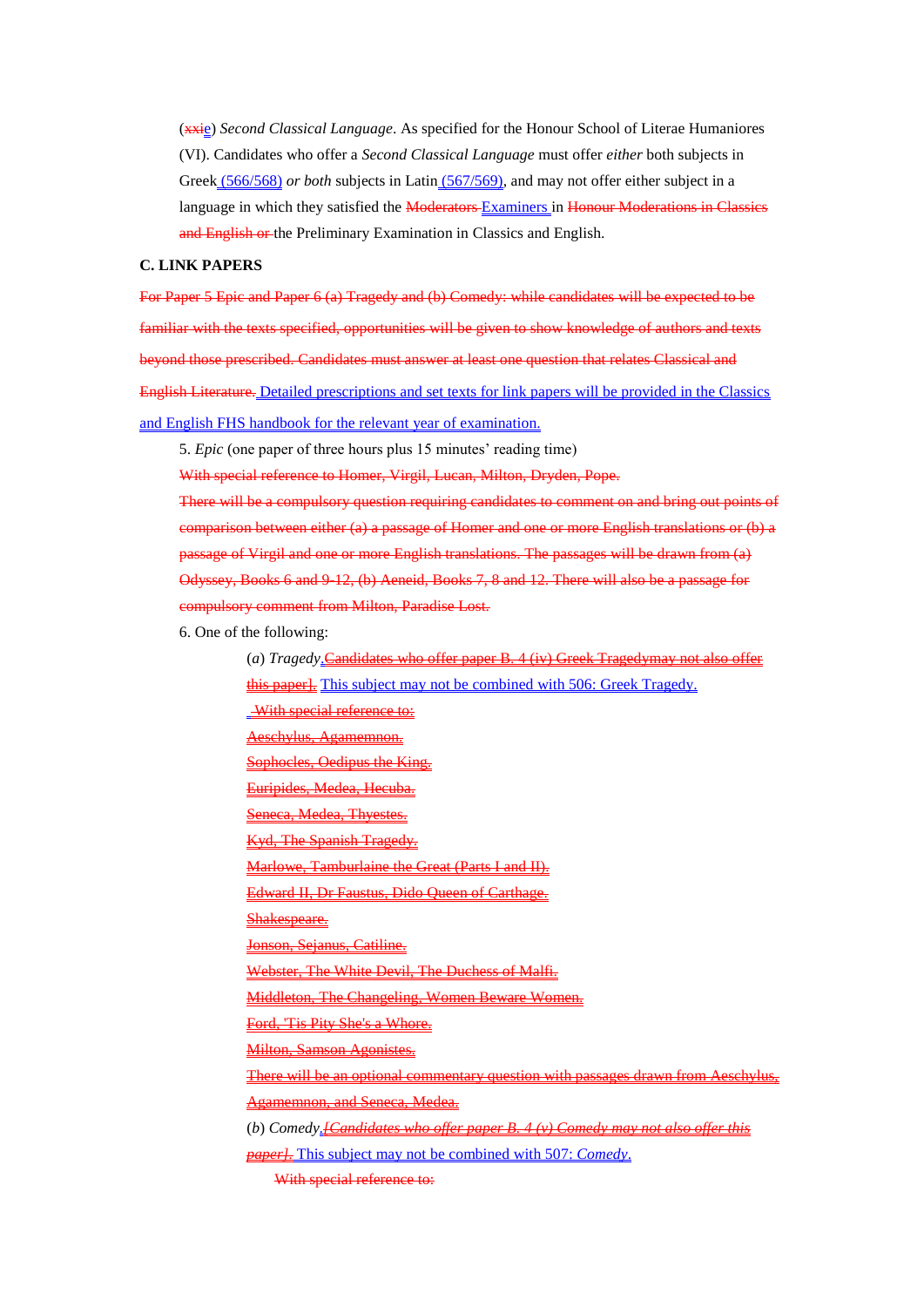Aristophanes, Birds. Menander, Dyscolus. Plautus, Amphitryo and Menaechmi. Terence, Adelphoe. Gascoigne, Supposes. Lyly, Campaspe, Mother Bombie. Shakespeare. Jonson, Every Man in his Humour, Volpone, Epicoene, The Alchemist, Bartholomew Fair. Wycherley, The Country Wife. Vanbrugh, The Relapse. Congreve, The Double Dealer, The Way of the World. Sheridan, The Rivals, The School for Scandal, The Critic. There will be an optional commentary question with passages drawn from Aristophanes, Birds, and Terence, Adelphoe. (*c*) *The Reception of Classical Literature in Poetry in English since 1900* Authors in English for study will include Auden, H. D., Eliot, Frost, Longley, Lowell, MacNeice, Carson, Harrison, Heaney, Hughes and Walcott. This paper will be examined by an extended essay of 5,000-6,000 words. Essay topics set by the examiners will be released on Monday of Week 6 of the Hilary Term preceding the final examination and essays should be submitted by Monday of Week 10 of the same term (12 noon) to the Examination Schools, High Street. Candidates will be required

to use at least three authors in their essays, at least one of whom must be a classical author. This subject may NOT be combined with subjects 503, 504 or 507, options in Classics examined by extended essay  $(4 \text{ (ii)}, \text{ (iii)}, \text{ (v)})$ . Candidates must avoid repetition in this paper of material used in Paper 2(*d*).

### **D: DISSERTATION**

1.All candidates for the Honour School of Classics and English must offer a dissertation. **[For students starting before MT 2014:** (i) The subject of the dissertation must be substantially connected with any subject area in those parts of the Honour School of Literae Humaniores and Course I or Course II of the Honour School of English Language and Literature which are available to candidates for the Honour School of Classics and English. The subject may, but need not, be one that connects the two sides of the School.**] [For students starting from MT 2014:** (i) The subject of the dissertation must be substantially connected with any subject area in Literae Humaniores and/or English Language and Literature.**]**

> (ii) The subject of the dissertation may, but need not, overlap any subject or period on which the candidate offers papers. Candidates are warned, however, that they must avoid repetition in their papers of materials used in their dissertation, and that they will not be given credit for material extensively repeated.

> (iii) Candidates must submit a dissertation abstract of no more than 100 words, to the Chair of Examiners in Classics and English, care of the English Faculty Office, by 5